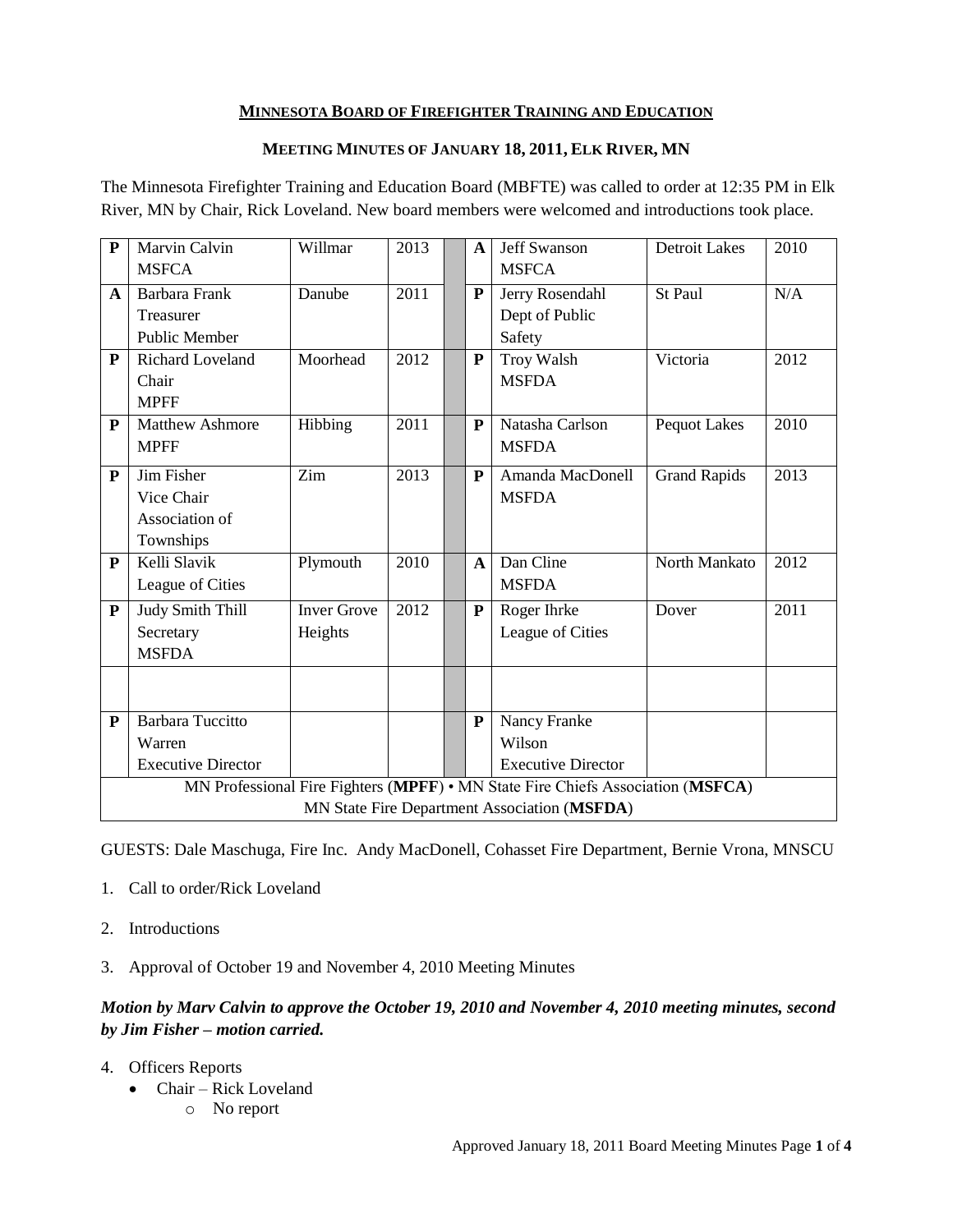- Vice Chair Jim Fischer
	- o No report
- Treasurer Barbara Frank (report given by Barbara Tuccitto Warren)
	- $\circ$  The Operating Budget has increased from \$245,000 to \$255,000 due to the addition of carryover funds.
	- o Reviewing the State's report it shows two major changes:
		- 1. The original budget for equipment and software was \$20,000, but has been decreased to zero.
		- 2. A new category was added called State indirect costs with an expense of \$24,000. This is a fee charged to State boards for services.
	- o Barbara has a call into Frank Ahrens to discuss this matter and to ask for him to reinstate the \$20,000, along with adding the \$31,000 carryover funds.
	- o Budget Summary Report Through December 2010
		- 36.5% of the Operating Budget has been expended.
		- 4% of other Budget Items have been expended.
		- **2009 Reimbursement Funds of \$186,000 have been rolled into training** reimbursement budget.
		- 7.6% of our total operating budget has been expended.
	- o The profit and loss report shows in detail all income and expense categories year-to-date.

### *Motion by Amanda MacDonel to approve the FY2010 financial report, motion second by Matt Ashmore – motion carried.*

- Secretary
	- o No report
- 3. Correspondence
	- o None
- 4. Reports
	- Executive Directors Barbara Tuccitto Warren
		- o The ED Report will take place throughout the committee reports.
	- Executive Committee Rick Loveland/Jim Fisher
		- o An RFP for the ED position will be written for the Professional Technical Services Contract.
		- o Roger Ihrke, Marv Calvin and Rick Loveland will be writing the RFP and working with the State on posting and processing.
	- Legislative Committee Rulemaking discussion. We had a lengthy discussion on whether or not we should pursue rulemaking.

### *Motion by Matt Ashmore to approve the Board to begin the legislative process to seek Rulemaking authority, motion second by Jim Fisher – all agreed motion carried.*

- Licensure Committee Eric Hedtke
	- o There is a \$7.50 surcharge that is to be charged for each firefighter license, which is equal to 10% of the licensing fee.
	- o Rick Loveland suggested that we absorb the 10% during the grandfathering period and begin charging it in State Fiscal Year 2013 beginning July 1, 2011.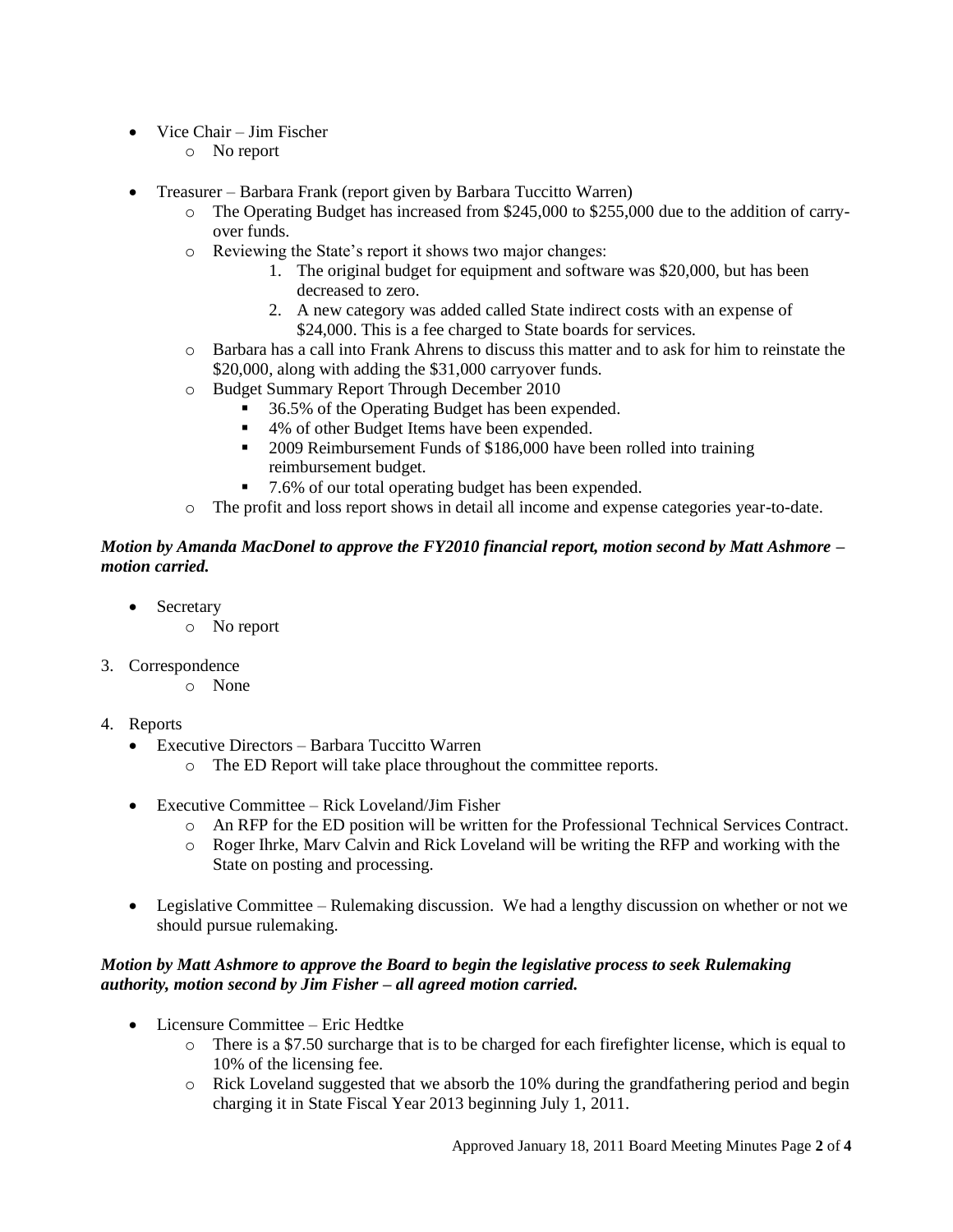### *Motions made by Marv Calvin to begin charging the surcharge for licensing on July 1, 2011 and reimburse any unforeseen cost as a result of licensing, motion second by Amanda MacDonel – all agreed motion carried.*

- **IFSAC RFP** Nancy Franke Wilson
	- $\triangleright$  The RFP will be posted on the State Register by the end of January.
- Training Committee Amanda MacDonel
	- o Live Burn RFP will be posted in the 60 days on the State Registry.
	- o The next RFR process will be the agenda item at the March meeting.
	- o Guests at the meeting were Bernie Vrona with MNSCU who spoke about online training and Tom McDonough, St. Paul Fire Department who spoke to the committee about the allocations of funds for reimbursements.
- 5. Unfinished Business
	- o Regional Meetings Barbara Tuccitto Warren
		- o A protocol was presented to board members to clarify and guide each prior to and when attendance at the Regional meeting.
		- $\circ$  It was agreed that the important step in the process is to ensure MBFTE is an agenda item for each meeting and a report is given.
		- o The protocol addresses the process on how to ensure meetings receive a MBFTE report.
- 6. New Business
	- Annual Planning Session Barbara Tuccitto Warren
		- o The ED's recommend to hold the session after the legislative session has ended, so we can learn of the future budget.
		- o Board members agreed on a date for the session, Wednesday, May 18th from 9:00 am to 4:00 pm at the Elk River City Hall.
		- o Board members also agreed that they would like to bring back Gary Wingrove to facilitate.
		- o The ED's will contact Gary regarding his interest and availability.
	- Board Terms Barbara Tuccitto Warren
		- o Barbara Frank and Dan Cline are not seeking reappointment.
		- o Jeff Swanson retired from the fire department on January 1, 2011 and submitted his resignation from the Board.
		- $\circ$  All have agreed to remain on until June 30<sup>th</sup>, 2011 or until the appointment is filled.
		- o Operating procedures correction in the first paragraph under Officers to say "terms" rather than "years."
	- Officer's Elections Rick Loveland
		- o Treasurer Rick Loveland nominated Roger Ihrke

#### *Motion made by Rick Loveland and second by Marv Calvin to elect Roger Ihrke as Treasurer. Marv Calvin motioned for a white ballot, second by Matt Ashmore – all agreed motion carried*.

o Secretary - Rick Loveland nominated Natasha Carlson.

### *Motion made by Rick Loveland and second by Judy Smith Thill to elect Natasha Carlson as Secretary. Roger Ihrke motioned for a white ballot, second by Jerry Rosendahl – all agreed motion carried*.